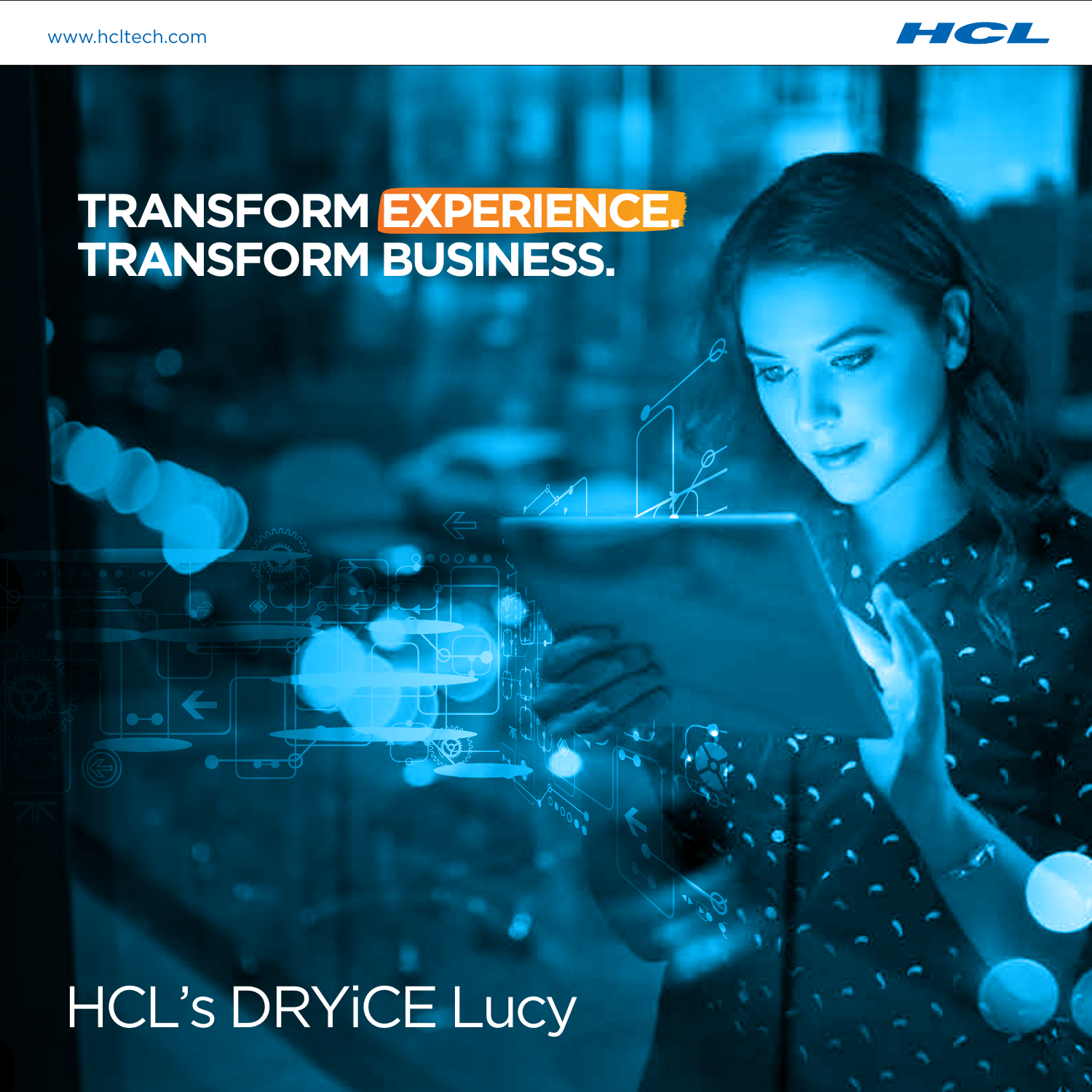### SOLUTION OVERVIEW Benefits

HCL's DRYiCE Lucy can integrate with any enterprise application seamlessly. Lucy can imitate conversation with a real person making processes simple, intuitive and engaging. Some of the use cases are mentioned below.

#### **Integration with Success Factors**

Success Factors AI Chatbot is like a CONVERSATIONAL HR, an automated interactive solution that allows seamless interaction with Employees while responding to their queries. This is done using Recast AI tool to interact with Success Factors. The BOT is configured for multiple SF scenarios cutting across all Success Factors module right from EC to PM-GM to RCM and extended to newer modules like EC Employee Well Being.

#### **Integration with Smart Helpdesk**

HCL's Lucy Smart helpdesk is a virtual assistant powered with cognitive and machine learning capabilities that is enabled on DRYiCE XSM to aid consumers. It includes capabilities to track service transactions, fulfill and manage service delivery & usage, and seamlessly identify and resolve issues.

#### **Integration with HCL iMRO Solution**

SAP® Enterprise Asset Management (SAP EAM) solution, add-on for MRO by HCL for SAP S/4HANA®. The add-on is designed specifically to manage and streamline the complex maintenance processes of asset-intensive organizations. It features an intuitive interface and enables an extensive range of industry- and role based experiences, with sophisticated inspector, induction, maintenance requirement, and task list functionality. The add-on extends and integrates with SAP S/4HANA. Lucy has been implemented on scenarios such as Induction, Part Request etc.



Cut down on the emails that your business receives



Provide faster around-the-clock feedback for common customer questions



Enable your customer service agents to dedicate more time to resolving more complicated customer issues

### The great thing about LUCY...



Learns from failure and resolutions of the responses



Increases employee productivity to complete routine tasks



Reduces complex business transaction to just few quick conversations



Enables unified experience for all stakeholders



Provides real time information in conversation



Available 24\*7 for quick conversation



Supports multiple users at the same time



Flexible to extend to other industry and use cases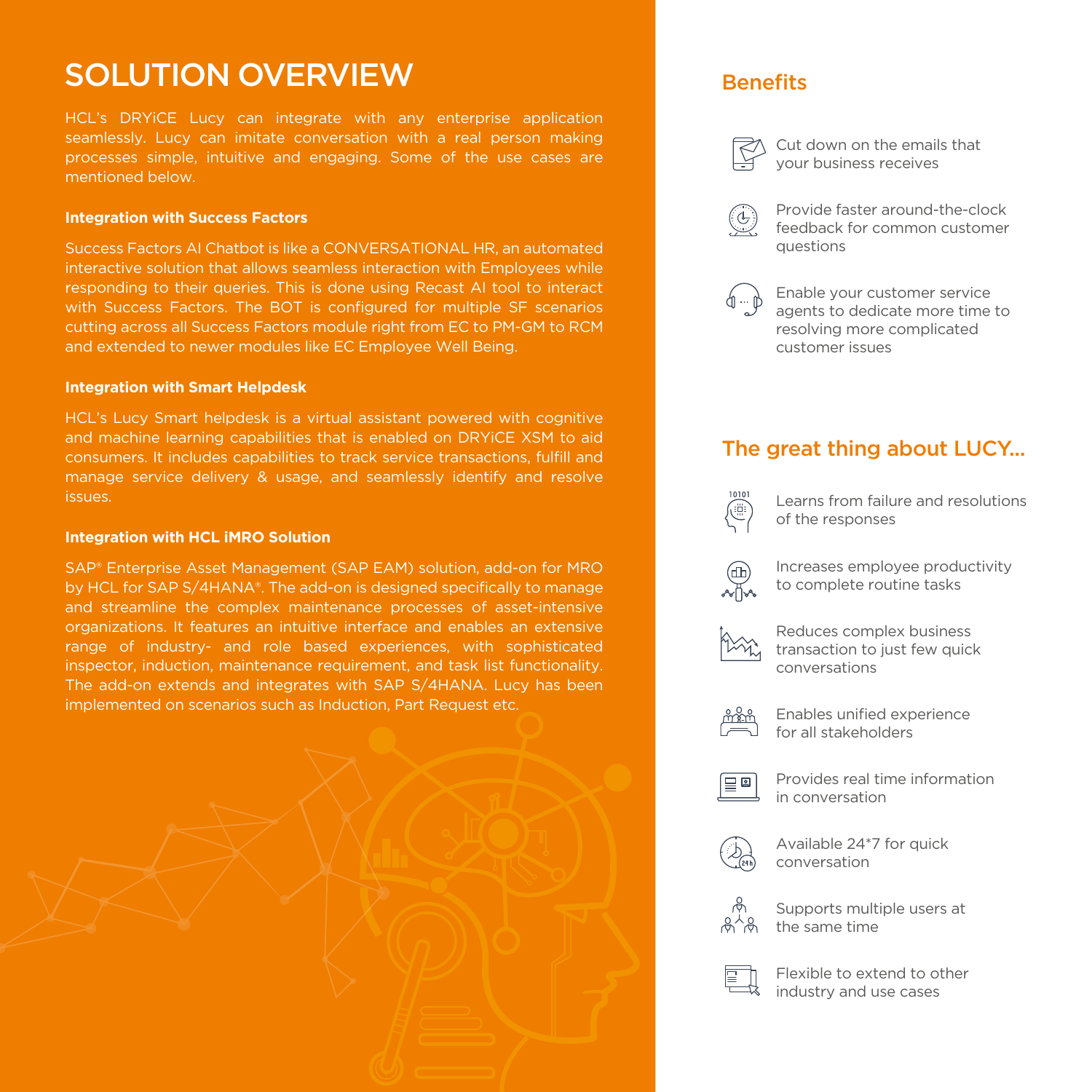## TECHNOLOGIES USED